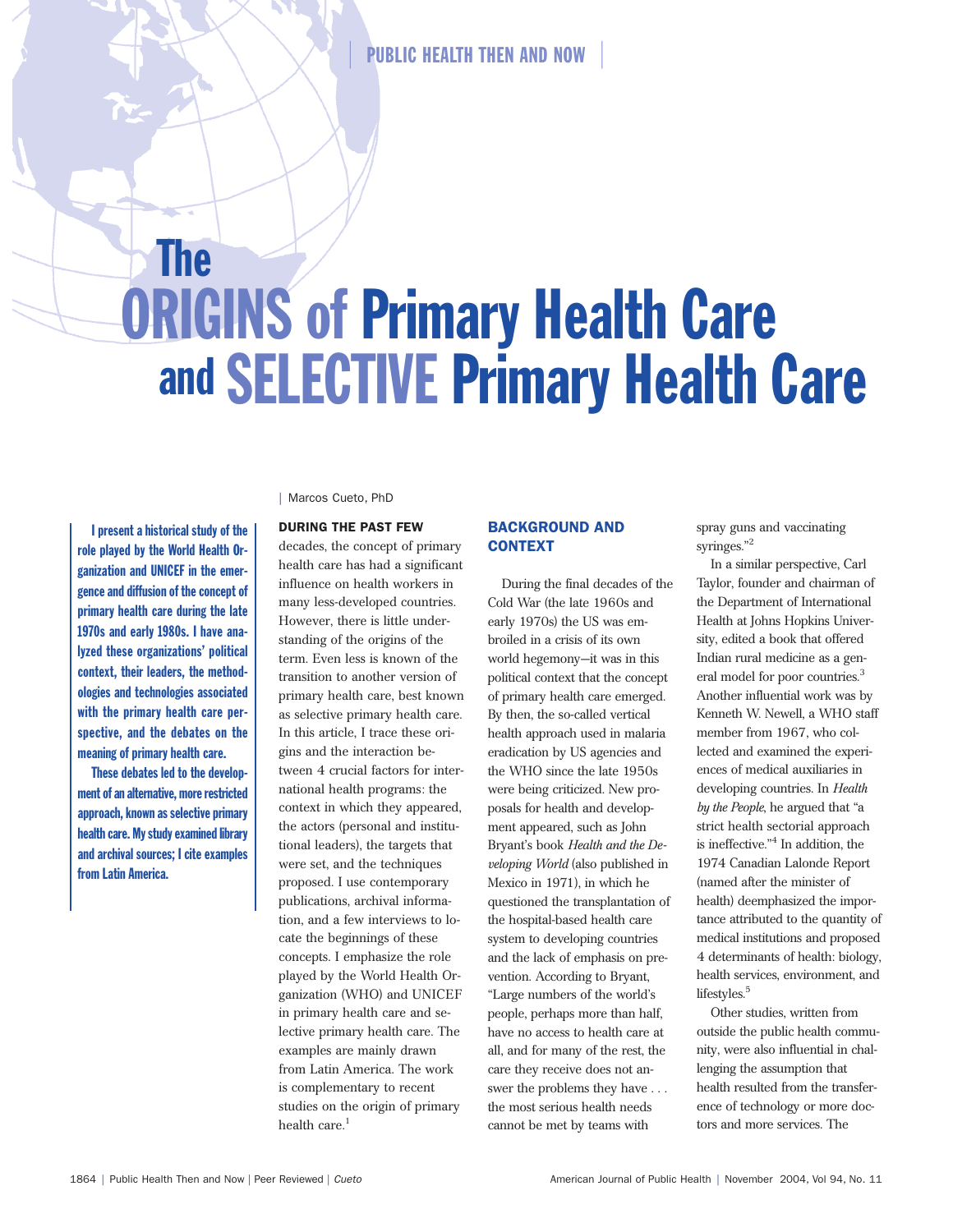British historian Thomas Mc-Keown argued that the overall health of the population was less related to medical advances than to standards of living and nutrition.<sup>6</sup> More aggressively, Ivan Illich's *Medical Nemesis* contended that medicine was not only irrelevant but even detrimental, because medical doctors expropriated health from the public. This book became a bestseller and was translated into several languages, including Spanish.7

Another important influence for primary health care came from the experience of missionaries. The Christian Medical Commission, a specialized organization of the World Council of Churches and the Lutheran World Federation, was created in the late 1960s by medical missionaries working in developing countries.<sup>8</sup> The new organization emphasized the training of village workers at the grassroots level, equipped with essential drugs and simple methods. In 1970, it created the journal *Contact*, which used the term primary health care, probably for the first time. By the mid-1970s, French and Spanish versions of the journal appeared and its circulation reached 10 000.

It is worth noting that John Bryant and Carl Taylor were members of the Christian Medical Commission and that in 1974 collaboration between the commission and the WHO was formalized. In addition, in Newell's *Health by the People*, some of the examples cited were Christian Medical Commission programs while others were brought to the attention of the WHO by commission members. A close collaboration between these organizations was also possible because the WHO headquarters in Geneva were situated close to the main

office of the World Council of Churches (and 50 WHO staff received *Contact*).9

Another important inspiration for primary health care was the global popularity that the massive expansion of rural medical services in Communist China experienced, especially the "barefoot doctors." This visibility coincided with China's entrance into the United Nations (UN) system (including the WHO). The "barefoot doctors," whose numbers increased dramatically between the early 1960s and the Cultural Revolution (1964–1976), were a diverse array of village health workers who lived in the community they served, stressed rural rather than urban health care and preventive rather than curative services, and combined Western and traditional medicines.<sup>10</sup>

Primary health care was also favored by a new political context characterized by the emergence of decolonized African nations and the spread of national, antiimperialist, and leftist movements in many less-developed nations. These changes led to new proposals on development made by some industrialized countries. Modernization was no longer seen as the replication of the model of development followed by the United States or Western Europe. For example, Prime Minister Lester B. Pearson of Canada and Chancellor Willy Brandt of West Germany chaired major commissions on international development emphasizing long-term socioeconomic changes instead of specific technical interventions.<sup>11</sup> In a corollary decision, in 1974 the UN General Assembly adopted a resolution on the "Establishment of a New International Economic Order" to uplift less-developed countries.<sup>12</sup>

## NEW ACTORS AND NEW HEALTH INTERVENTIONS

New leaders and institutions embodied the new academic and political influences. Prominent among them was Halfdan T. Mahler of Denmark. He was elected the WHO's director general in 1973 and was later reelected for 2 successive 5-year terms, remaining at its head until 1988. Mahler's background was not related to malariology, the discipline that dominated international health during the 1950s. His first international activities were in tuberculosis and community work in less-developed countries. Between 1950 and 1951, he directed a Red Cross antituberculosis campaign in Ecuador and later spent several years (1951–1960) in India as the WHO officer at the National Tuberculosis Program. In 1962, he was appointed chief of the Tuberculosis Unit at the WHO headquarters.<sup>13</sup> In Geneva, Mahler also directed the WHO Project on Systems Analysis, a program that implied improving national capabilities in health planning.

More importantly, Mahler was a charismatic figure with a missionary zeal. His father, a Baptist preacher, helped shape his personality. Many years after his retirement from the WHO, he explained that for him, "social justice" was a "holy word."<sup>14</sup> The strong impression he produced in some people is well illustrated by a religious activist who met Mahler in the 1970s: "I felt like a church mouse in front of an archbishop."<sup>15</sup>

Mahler had excellent relations with older WHO officers. The Brazilian malariologist Marcolino Candau, the WHO director general before Mahler, appointed the



Halfdan T. Mahler, director general of the World Health Organization, 1973–1988.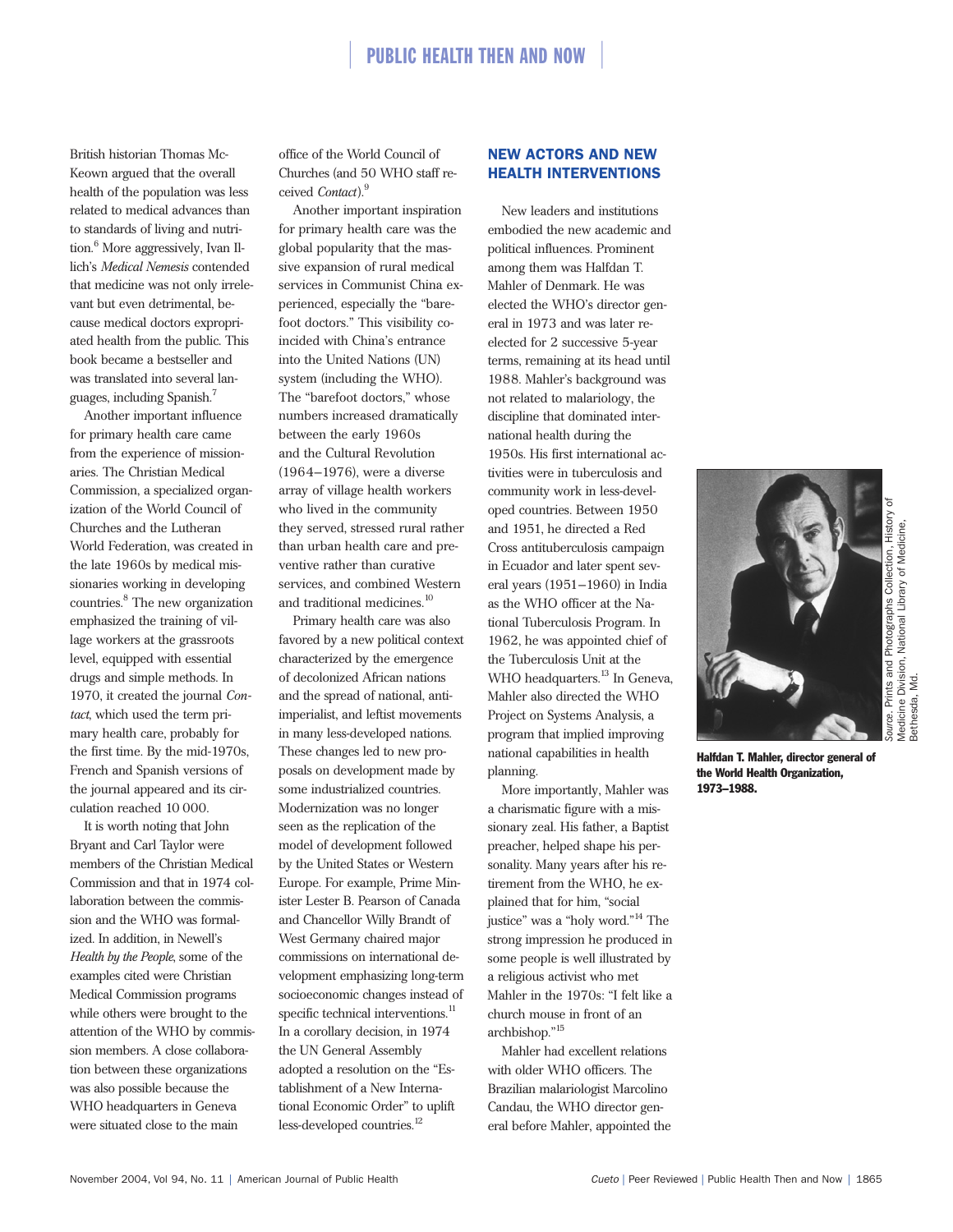1 *" From the late 1960s, there was an increase in WHO projects related to the development of "basic health services" (from 85 in 1965 to 156 in 1971). These projects were the institutional predecessors of the primary health care programs that would later appear.*

Dane as an assistant director general in 1970. Thanks to his close relationship with the WHO's old guard, Mahler could ease the transition experienced by this agency under his command. Some of these changes occurred before Mahler assumed the post of director general. From the late 1960s, there was an increase in WHO projects related to the development of "basic health services" (from 85 in 1965 to 156 in 1971).16 These projects were institutional predecessors of the primary health care programs that would later appear. Another early expression of change was the creation in 1972 of a WHO Division of Strengthening of Health Services. Newell, a strong academic and public health voice for primary health care, was appointed director of this division (Newell's career with the WHO started in 1967 as director of the Division of Research in Epidemiology and Communications Science).

In 1973, the year of Mahler's appointment as the WHO director general, the Executive Board of WHO issued the report *Organizational Study on Methods of Promoting the Development of Basic Health Services*. <sup>17</sup> This report was the basis for a redefinition of the collaboration between the WHO and UNICEF (which could be traced to the years immediately following World War II). Mahler established a close rapport with Henry Labouisse, UNICEF's executive director between 1965 and 1979, who had his own rich experience with community-based initiatives in health and education. The agreement produced in 1975 a joint WHO–UNICEF report, *Alternative Approaches to Meeting Basic Health Needs in Developing Countries*, that was widely discussed by these agencies. The term "alternative" underlined the shortcomings of traditional vertical programs concentrating on specific diseases. In addition, the assumption that the expansion of "Western" medical systems would meet the needs of the common people was again highly criticized. According to the document, the principal causes of morbidity in developing countries were malnutrition and vector-borne, respiratory, and diarrheal diseases, which were "themselves the results of poverty, squalor and ignorance."<sup>18</sup> The report also examined successful primary health care experiences in Bangladesh, China, Cuba, India, Niger, Nigeria, Tanzania, Venezuela, and Yugoslavia to identify the key factors in their success.

This report shaped WHO ideas on primary health care. The 28th World Health Assembly in 1975 reinforced the trend, declaring the construction of "National Programs in primary health care" a matter "of urgent priority." The report *Alternative Approaches* became the basis for a worldwide debate. In the 1976

World Health Assembly, Mahler proposed the goal of "Health for All by the Year 2000." The slogan became an integral part of primary health care. According to Mahler, this target required a radical change. In a moving speech that he delivered at the 1976 assembly, he said that "Many social evolutions and revolutions have taken place because the social structures were crumbling. There are signs that the scientific and technical structures of public health are also crumbling."<sup>19</sup> These ideas would be confirmed at a conference that took place in the Soviet Union.

## ALMA-ATA

The landmark event for primary health care was the International Conference on Primary Health Care that took place at Alma-Ata from September 6 to 12, 1978. Alma-Ata was the capital of the Soviet Republic of Kazakhstan, located in the Asiatic region of the Soviet Union. According to one of its organizers, the meeting would transcend the "provenance of a group of health agencies" and "exert moral pressure" for primary health care.<sup>20</sup> A Russian co-organizer claimed that "never before [have] so many countries prepared so intensively for an international conference."<sup>21</sup>

The then-current tension among communist countries played an important role in the selection of the site. The Chinese delegation to the WHO originated the idea of an international conference on primary health care. Initially, the Soviet Union opposed the proposal and defended a more medically oriented approach for backward countries.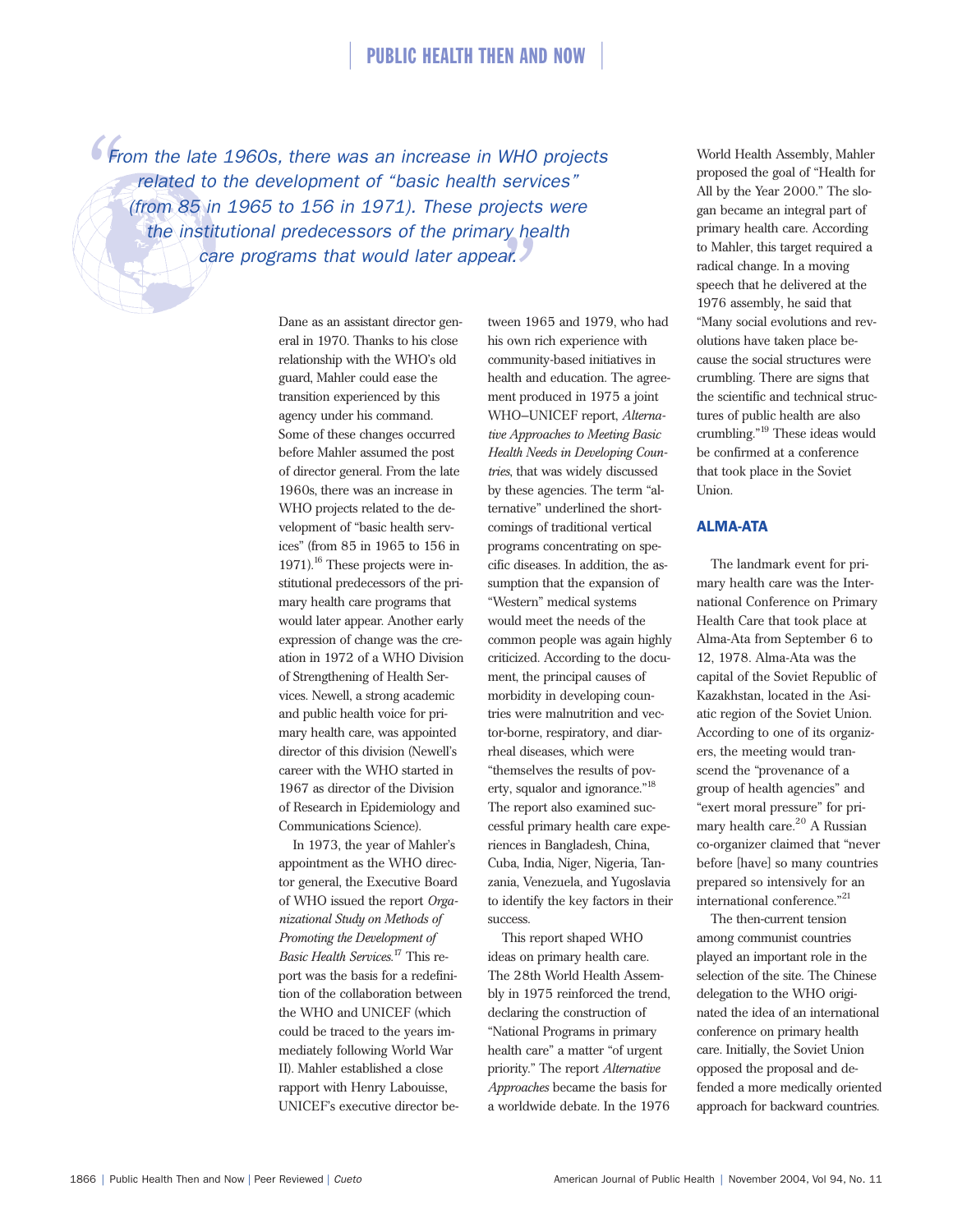However, after noticing that the primary health care movement was growing, the Soviet delegate to the WHO declared in 1974 that his country was eager to hold the meeting. The offer also resulted from the growing competition between the traditional communist parties and the new pro-Chinese organizations that emerged in several developing countries. However, the proposal of the Soviet Union had one condition: the conference should take place on Soviet soil. The Soviet Union was willing to fund a great part of the meeting, offering \$US 2 million.<sup>22</sup>

For a while, the WHO searched for an alternative site. The governments of Iran, Egypt, and Costa Rica entertained the idea but finally declined. Nobody could match the economic offer of the Soviet Union, and in the case of Iran there was fear of political instability. Finally, the WHO accepted the Soviet offer but asked for a different location than Moscow, suggesting a provincial city. After some negotiations Alma-Ata was selected, partly because of the remarkable health improvements experienced in what was a backward area during Tsarist Russia. The event was a small Soviet victory in the Cold War.

The conference was attended by 3000 delegates from 134 governments and 67 international organizations from all over the world. Details were carefully orchestrated by the Peruvian David Tejada-de-Rivero, the WHO assistant director general who was responsible for the event.<sup>23</sup> Most of the delegates came from the public sector, specifically from ministries of health; of 70 Latin American participants, 97% were from offi-

cial public health institutions. It was expected that many of the delegates would be planning officers and education experts, who would be able to implement an effective intersectorial approach, but few of them were. The meeting was also attended by UN and international agencies such as the International Labor Organization, the Food and Agriculture Organization, and the Agency for International Development. Nongovernmental organizations, religious movements (including the Christian Medical Commission), the Red Cross, Medicus Mundi, and political movements such as the Palestine Liberation Organization and the South West Africa People's Organization were also present. However, for political reasons—the Sino-Soviet conflict had been worsening since the

At the opening ceremony, Mahler challenged the delegates with 8 compelling questions that called for immediate action. Two of the most audacious were as follows:

1960s—China was absent.

• Are you ready to introduce, if necessary, radical changes in the existing health delivery system so that it properly supports [primary health care] as the overriding health priority?

• Are you ready to fight the political and technical battles required to overcome any social and economic obstacles and professional resistance to the universal introduction of [primary health care]?<sup>24</sup>

When the conference took place, primary health care was to some degree already "sold" to many participants. From 1976 to 1978, the WHO and UNICEF organized a series of regional meetings to discuss "alternative

approaches." The conference's main document, the Declaration of Alma-Ata, which was already known by many participants, was approved by acclamation. The term "declaration" suggested high importance, like other great declarations of independence and human rights. The intention was to create a universal and bold statement. This was certainly unusual for a health agency used to compromising resolutions. The slogan "Health for All by the Year 2000" was included as a prospective view.

Three key ideas permeate the declaration: "appropriate technology," opposition to medical elitism, and the concept of health as a tool for socioeconomic development. Regarding the first issue, there was criticism of the negative role of "disease-oriented technology."<sup>25</sup> The term referred to technology, such as body scanners or heart-lung machines, that were too sophisticated or expensive or were irrelevant to the common needs of the poor. Moreover, the term criticized the creation of urban hospitals in developing countries. These institutions were perceived as promoting a dependent consumer culture, benefiting a minority, and drawing a substantial share of scarce funds and manpower. Mahler's used the story of the sorcerer's apprentice to illustrate how health technology was out of "social" control.<sup>26</sup> In contrast, "appropriate" medical technology was relevant to the needs of the people, scientifically sound, and financially feasible. In addition, the construction of health posts in rural areas and shantytowns, instead of hospital construction, was emphasized.

The declaration's second key idea, criticism of elitism, meant a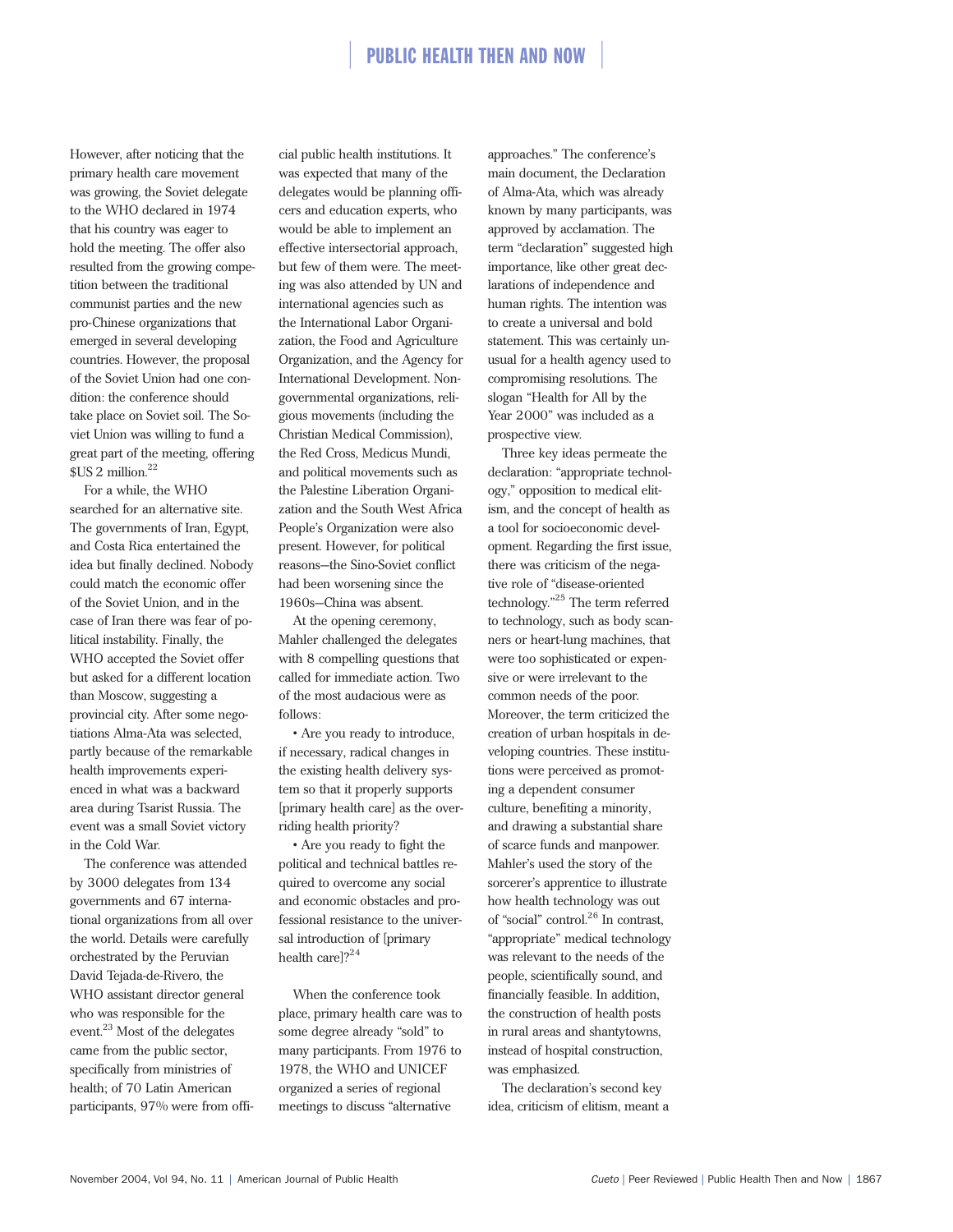disapproval of the overspecialization of health personnel in developing countries and of top-down health campaigns. Instead, training of lay health personnel and community participation were stressed. In addition, the need for working with traditional healers such as shamans and midwives was emphasized. Finally, the declaration linked health and development. Health work was perceived not as an isolated and short-lived intervention but as part of a process of improving living conditions. Primary health care was designed as the new center of the public health system. This required an intersectorial approach—several public and private institutions working together on health issues (e.g., on health education, adequate housing, safe water, and basic sanitation). Moreover, the link between health and development had political implications. According to Mahler, health should be an instrument for development and not merely a byproduct of economic progress: "we could . . . become the *avant garde* of an international conscience for social development."27

The 32nd World Health Assembly that took place in Geneva in 1979 endorsed the conference's declaration. The assembly approved a resolution stating that primary health care was "the key to attaining an acceptable level of health for all." In the following years, Mahler himself became an advocate of primary health care, writing papers and giving speeches with strong titles such as "Health and Justice" (1978), "The Political Struggle for Health" (1978), "The Meaning of Health for All by the Year 2000" (1981), and "Eighteen Years to Go to Health

for All"  $(1982).^{28}$  However, despite the initial enthusiasm, it was difficult to implement primary health care after Alma-Ata. About a year after the conference took place, a different interpretation of primary health care appeared.

## SELECTIVE PRIMARY HEALTH CARE

The Alma-Ata Declaration was criticized for being too broad and idealistic and having an unrealistic timetable. A common criticism was that the slogan "Health for All by 2000" was not feasible. Concerned about the identification of the most cost-effective health strategies, the Rockefeller Foundation sponsored in 1979 a small conference entitled "Health and Population in Development" at its Bellagio Conference Center in Italy. The goal of the meeting was to examine the status and interrelations of health and population programs when the organizers felt "disturbing signs of declining interest in population issues."<sup>29</sup> It is noteworthy that since the 1950s, international agencies had been active in population control and family planning in less-developed countries.

The inspiration and initial framework for the meeting came from the physician John H. Knowles, president of the Rockefeller Foundation and editor of *Doing Better and Feeling Worse*, who strongly believed in the need for more primary care practitioners in the United States.<sup>30</sup> (Knowles died a few months before the meeting took place.) The heads of important agencies were involved in the organization of the meeting: Robert S. McNamara, former secretary of defense in the Kennedy and Johnson administrations and, since 1968, president of the World Bank; Maurice Strong, chairman of the Canadian International Development and Research Center; David Bell, vice president of the Ford Foundation; and John J. Gillian, administrator of the US Agency for International Development, among others. The influential McNamara was trying to overcome the criticism that the World Bank had ignored social poverty and the fatigue of donor agencies working in developing countries. He promoted business management methods and clear sets of goals, and he moved the World Bank from supporting large growth projects aimed at generating economic growth to advocating poverty reduction approaches.<sup>31</sup>

The conference was based on a published paper by Julia Walsh and Kenneth S. Warren entitled "Selective Primary Health Care, an Interim Strategy for Disease Control in Developing Countries."<sup>32</sup> The paper sought specific causes of death, paying special attention to the most common diseases of infants in developing countries such as diarrhea and diseases produced by lack of immunization. The authors did not openly criticize the Alma-Ata Declaration. They presented an "interim" strategy or entry points through which basic health services could be developed. They also emphasized attainable goals and cost-effective planning. In the paper, and at the meeting, selective primary health care was introduced as the name of a new perspective. The term meant a package of low-cost technical interventions to tackle the main disease problems of poor countries.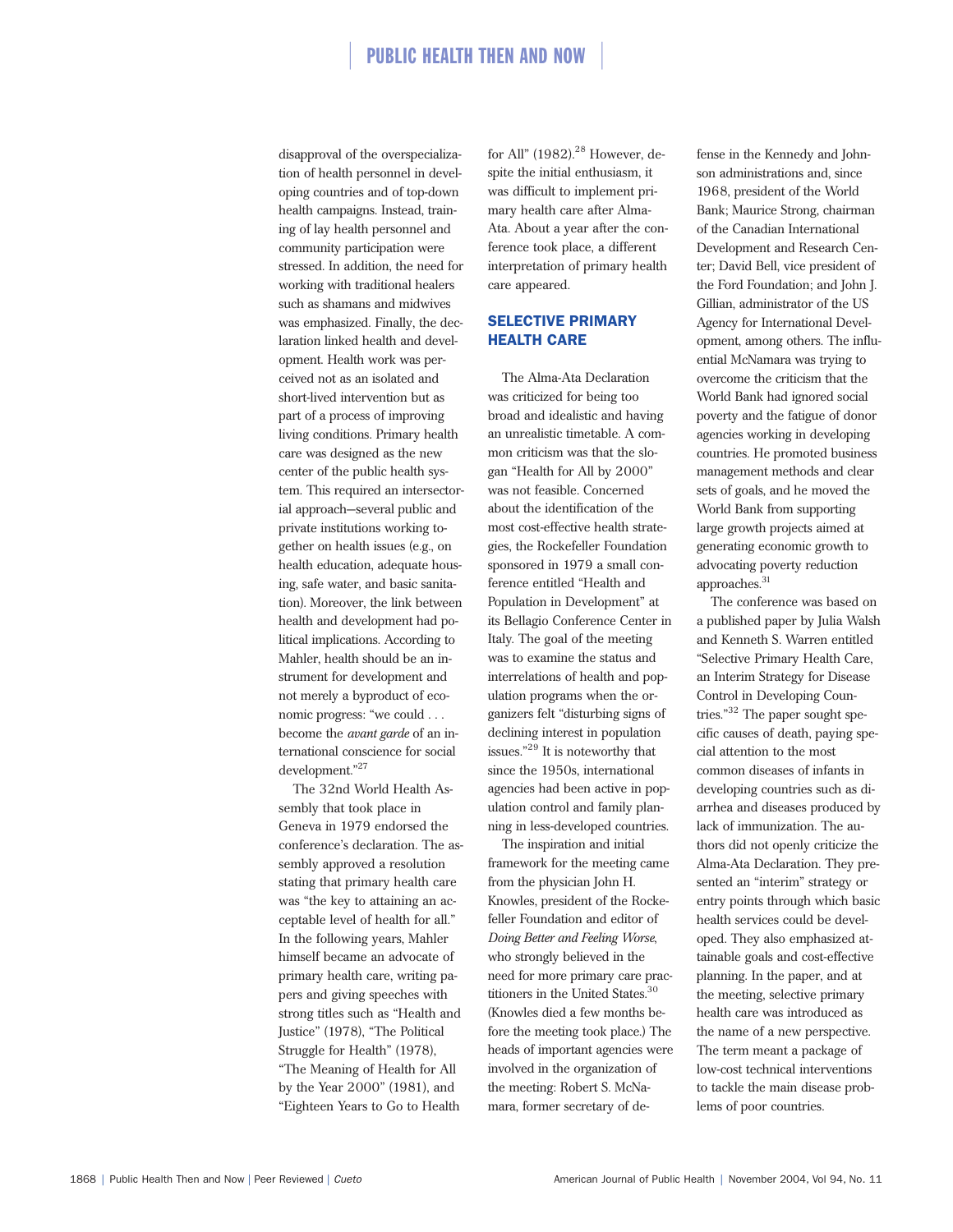At first, the content of the package was not completely clear. For example, in the original paper, a number of different interventions were recommended, including the administration of antimalarial drugs for children (something that later disappeared from all proposals). However, in the following years, these interventions were reduced to 4 and were best known as GOBI, which stood for growth monitoring, oral rehydration techniques, breastfeeding, and immunization.

The first intervention, growth monitoring of infants, aimed to identify, at an early stage, children who were not growing as they should. It was thought that the solution was proper nutrition. The second intervention, oral rehydration, sought to control infant diarrheal diseases with ready-made packets known as oral rehydration solutions.<sup>33</sup> The third intervention emphasized the protective, psychological, and nutritional value of giving breastmilk alone to infants for the first 6 months of their lives.<sup>34</sup> Breastfeeding also was considered a means for prolonging birth intervals. The final intervention, immunization, supported vaccination, especially in early childhood.<sup>35</sup>

These 4 interventions appeared easy to monitor and evaluate. Moreover, they were measurable and had clear targets. Funding appeared easier to obtain because indicators of success and reporting could be produced more rapidly. In the next few years, some agencies added FFF (food supplementation, female literacy, and family planning) to the acronym GOBI, creating GOBI-FFF (the educational level of young women and mothers being considered crucial to

many health programs). Interestingly, acute respiratory infections, a major cause of infant mortality in poor countries, were not included. These were thought to require the administration of antibiotics that nonmedical practitioners in many of the affected countries were not allowed to use.

Selective primary health care attracted the support of some donors, scholars, and agencies. According to some experts, it created the right balance between scarcity and choice.<sup>36</sup> One participant of the Bellagio meeting that was greatly influenced by the new proposal was UNICEF. James Grant, a Harvard-trained economist and lawyer, was appointed executive director of UNICEF in January 1980 and served until January 1995.<sup>37</sup> Under his dynamic leadership, UNICEF began to back away from a holistic approach to primary health care. The son of a Rockefeller Foundation medical doctor who worked in China, Grant believed that international agencies had to do their best with finite resources and shortlived local political opportunities. This meant translating general goals into time-bound specific actions. Like Mahler, he was a charismatic leader who had an easy way with both heads of state and common people. A few years later, Grant organized a UNICEF book that proposed a "children's revolution" and explained the 4 inexpensive interventions contained in GOBI.<sup>38</sup>

Mahler never directly confronted this different approach to primary health care. After some doubts, Mahler himself attended the Bellagio Conference, and although there is evidence that he did not get along with

the new director of UNICEF, he asked a WHO assistant director to nourish a good relationship between the 2 organizations. However, a debate between the 2 versions on primary health care was inevitable.<sup>39</sup> Some supporters of comprehensive primary health care, as the holistic or original idea of primary health care began to be called, considered selective primary health care to be complementary to the Alma-Ata Declaration, while others thought it contradicted the declaration. Some members of the WHO tried to respond to the accusation that they had no clear targets. For

> *"* ougr<br>tion:<br><u>\*</u> *Some supporters of comprehensive primary health care, as the holistic or original idea of primary health care began to be called, considered selective primary health care to be complementary to the Alma-Ata Declaration, while others thought it contradicted the declaration.*

example, a WHO paper entitled "Indicators for Monitoring Progress Towards Health for All" was prepared at the "urgent request" of the Executive Board.<sup>40</sup> Another publication provided specific "Health for All" goals: 5% of gross national product devoted to health; more than 90% of newborn infants weighing 2500 g; an infant mortality rate of less than 50 per 1000 live births; a life expectancy over 60 years; local health care units with at least 20 essential drugs.<sup>41</sup> However, most of the supporters of primary health care avoided these indicators,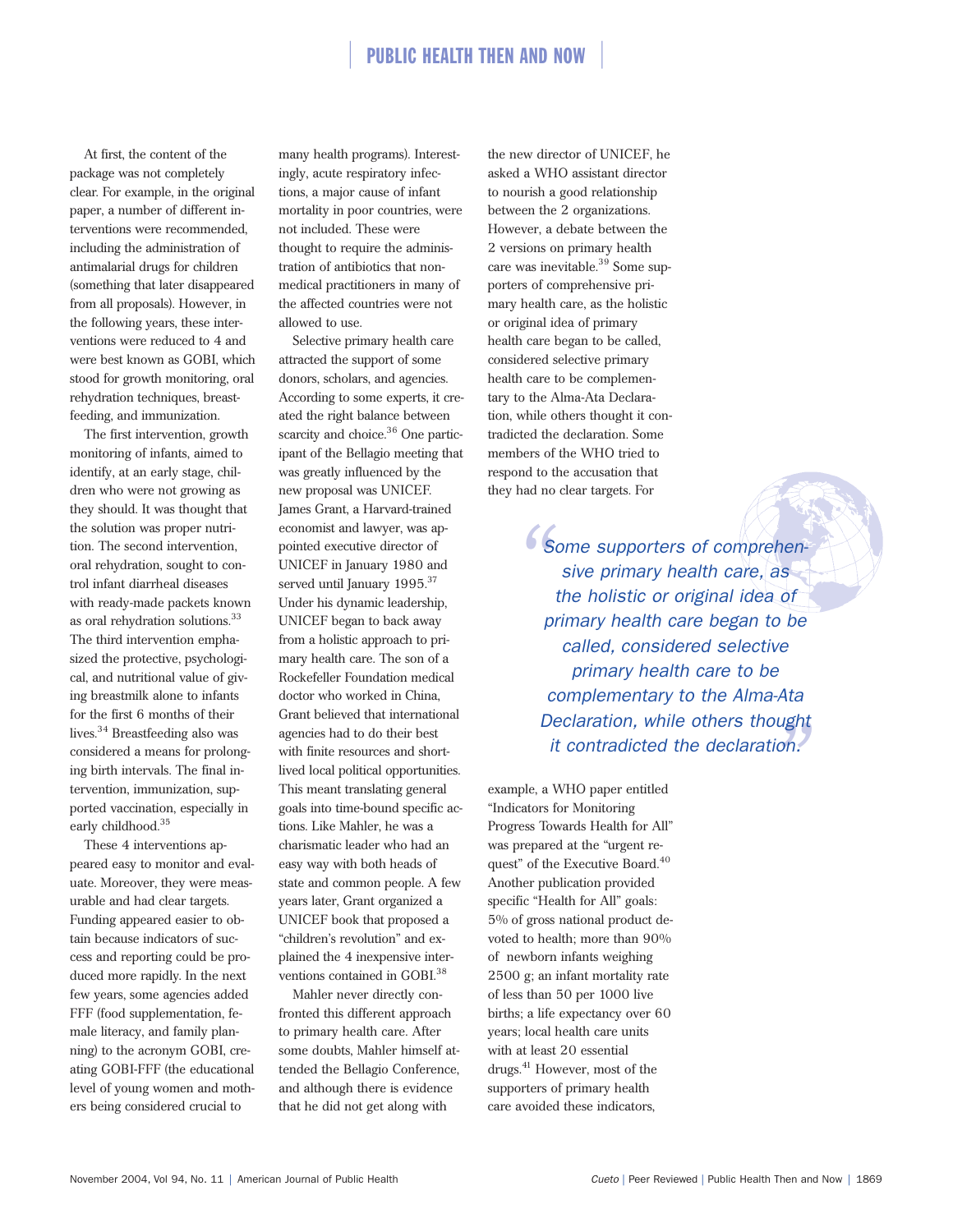

Oral rehydration salts promoted by selective primary health care were criticized in this drawing as a "Band-Aid." (Drawing by Alicia Brelsford, reprinted with permission from David Werner. David Werner and David Sanders, with Jason Weston, Steve Babb, and Bill Rodriguez, *Questioning the Solution: the Politics of Primary Health Care and Child Survival, with an In-Depth Critique of Oral Rehydration Therapy* [Palo Alto, CA : HealthWrights, 1997].)

arguing that they were unreliable and failed to demonstrate the inequities inside poor countries.<sup>42</sup> The debate between the 2 versions of primary health care continued.

## THE DEBATE

The supporters of comprehensive primary health care accused selective primary health care of being a narrow technocentric approach that diverted attention away from basic health and socioeconomic development, did not address the social causes of disease, and resembled vertical programs.43 In addition, critics said that growth monitoring was difficult since it required the use of charts by illiterate mothers (recording data was not an easy operation, weighing scales were frequently deficient, and charts were subject to misinterpretation). Breastfeeding confronted powerful food industries. In 1979, it was estimated that global sales of

artificial infant formula were \$2 billion a year (Third World nations accounted for 50% of the total).44 Companies argued incorrectly—that infant formulas had to be used in developing countries because undernourished mothers could not provide proper nourishment and prolonged lactation would aggravate their health.45 In contrast, for health advocates, who launched a boycott against the Swiss multinational Nestlé, one of the main problems was the use of unsafe water for bottle-feeding in shantytowns. This fascinating controversy helped to change maternal practices in several countries but did little to excite the enthusiasm of donor agencies.46

To supporters of comprehensive primary health care, oral rehydration solutions were a Band-Aid in places where safe water and sewage systems did not exist. However, this intervention, together with immunization, became popular with agencies

working in developing countries, $47$  partly thanks to an important achievement: the global eradication of smallpox in 1980. Beginning in 1974, the WHO's Expanded Program on Immunization fought against 6 communicable diseases: tuberculosis, measles, diphtheria, pertussis, tetanus, and polio, setting a target of 80% coverage of infants or "universal childhood immunization" by 1990. This program contributed to the establishment of cold-chain equipment, adequate sterilization practices, celebration of National Vaccination Days, and expanded systems of surveillance.<sup>48</sup>

Immunization campaigns accelerated in the developing world after the mid-1980s. They also gained the important support of Rotary International.<sup>49</sup> Colombia, for example, made immunization a national crusade. Starting in 1984, it was strongly supported by the government and by hundreds of teachers, priests, policemen, journalists, and Red Cross volunteers.<sup>50</sup> In 1975, only 9% of Colombian children aged younger than 1 year were covered with DPT (a vaccine that protects against diphtheria, pertussis, and tetanus, given to children younger than 7 years old). By 1989, the figure had risen to 75% and in 1990 to 87%.<sup>51</sup> In a corollary development, the infant mortality rate decreased. These experiences were instrumental in overcoming popular misperceptions such as that vaccination had negative side effects, was not necessary for healthy children, and was not safe for pregnant women.

However, the achievements of immunization did not lessen the debate over primary health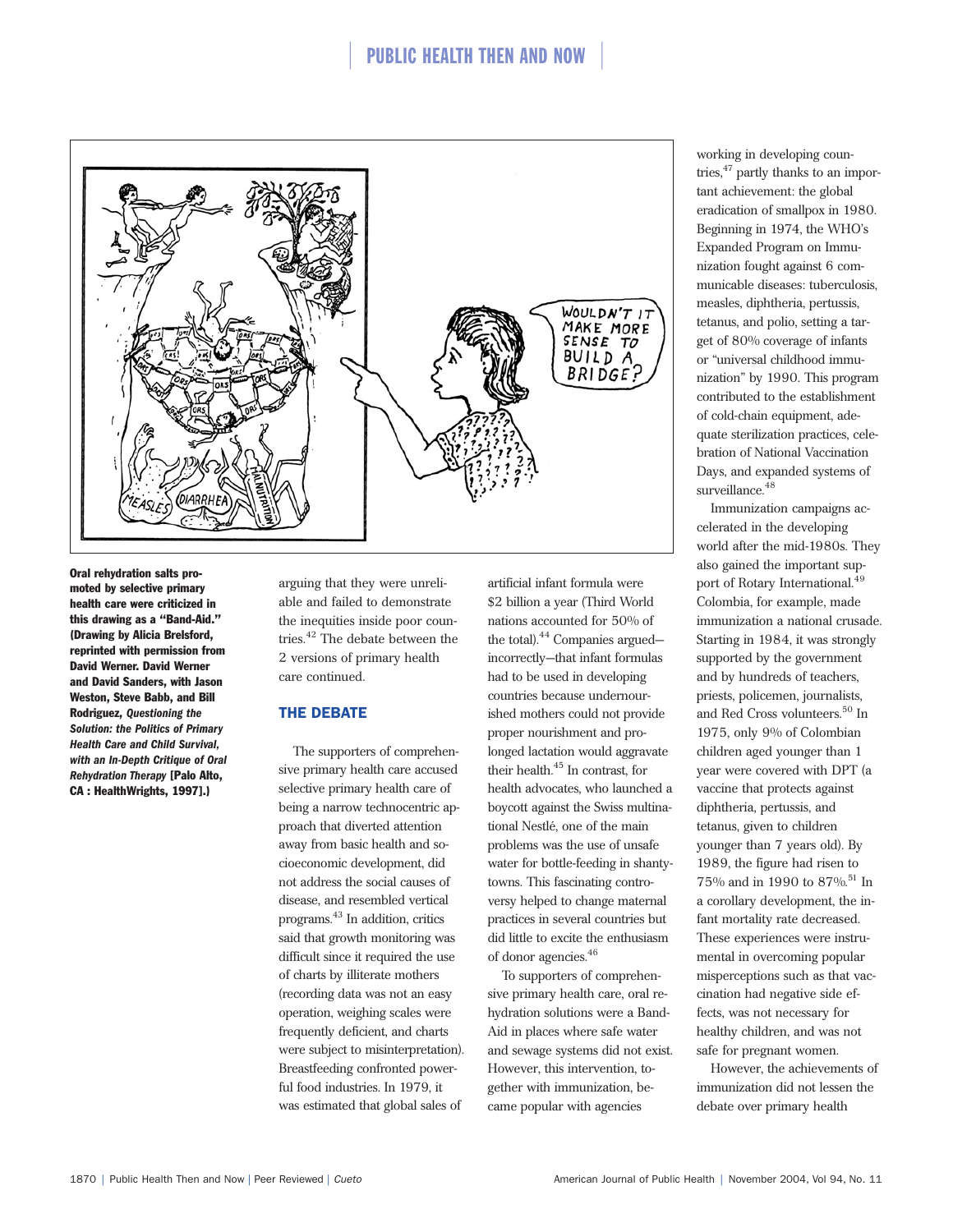care.52 Newell, one of the architects of primary health care, made a harsh criticism: "[selective primary health care] is a threat and can be thought of as a counter-revolution. Rather than an alternative, it . . . can be destructive. . . . Its attractions to the professionals and to funding agencies and governments looking for short-term goals are very apparent. It has to be rejected."<sup>53</sup> US agencies, the World Bank, and UNICEF began to prioritize some aspects of GOBI, such as immunization and oral rehydration solutions. As a result, increasing tension and acrimony developed between the WHO and UNICEF, the 2 founding institutions of primary health care, during the early  $1980s.^{54}$ 

The debate between these 2 perspectives evolved around 3 questions: What was the meaning of primary health care? How was primary health care to be financed? How was it to be implemented? The different meanings, especially of comprehensive primary health care, undermined its power. In its more radical version, primary health care was an adjunct to social revolution. For some, this was undesirable, and Mahler was to be blamed for transforming the WHO from a technical into a politicized organization.<sup>55</sup>

For others, however, it was naïve to expect such changes from the conservative bureaucracies of developing countries. According to their view, it was simplistic to assume that enlightened experts and bottom-up community health efforts had a revolutionary potential, and the political power of the rural poor was underestimated. They also thought that the view of "communities" as single pyramidal

structures willing to participate in health programs after their leaders received the necessary information was idealistic. In fact, they said, these communities and their learning process were usually diverse and complex.<sup>56</sup>

In its mildest version, primary health care was an addition to preexisting medical services, a first medical contact, an extension of health services to rural areas, or a package of selective primary health care interventions. However, none of these features could avoid being considered second-quality care, simplified technology, or poor health care for the poor.<sup>57</sup> Two corollary criticisms from Latin American leftist scholars were that "primary" really meant "primitive" health care and that it was a means of social control of the poor, a debasement of the gold standard established in Alma-Ata. A related question not answered was, Is primary health care cheaper than traditional health interventions or does it demand a greater investment?<sup>58</sup>

It was not clear just after the Alma-Ata meeting how primary health care was going to be financed.<sup>59</sup> In contrast to other international campaigns, such as the global malaria eradication program of the 1950s, where UNICEF and US bilateral assistance provided funding, there were no significant resources in the WHO for training auxiliary personnel, improving nutrition and drinking water, or creating new health centers. It was difficult to convince developing countries to change their already committed health budgets. A 1986 study examined several estimates of primary health care in developing countries (around US\$1 billion) and concluded that

"the wide range of costs . . . is indicative of how little is known about this area."60

As a result, most international agencies were interested in shortterm technical programs with clear budgets rather than broadly defined health programs. $^{61}$  In addition, during the 1980s many developing countries confronted inflation, recession, economic adjustment policies, and suffocating foreign debts that began to take their toll on public health resources. A new political context created by the emergence of conservative neo-liberal regimes in the main industrialized countries meant drastic restrictions in funds for health care in developing countries. According to Mahler, during the 1980s, "Too many countries, too many bilateral and multilateral agencies, too many individuals had become too disillusioned with the prospects for genuine human development."62

The changing political context was also favorable for deeply ingrained conservative attitudes among health professionals. For example, most Latin American physicians were trained in medical schools that resembled US universities, were based in hospitals, lived in cities, received a high income by local standards, and belonged to the upper and upper-middle classes.<sup>63</sup> They perceived primary health care as anti-intellectual, promoting pragmatic nonscientific solutions and demanding too many selfsacrifices (few would consider moving to the rural areas or shantytowns). A minority of medical doctors who embraced primary health care thought that it should be conducted under the close supervision of qualified professional personnel. Frequently,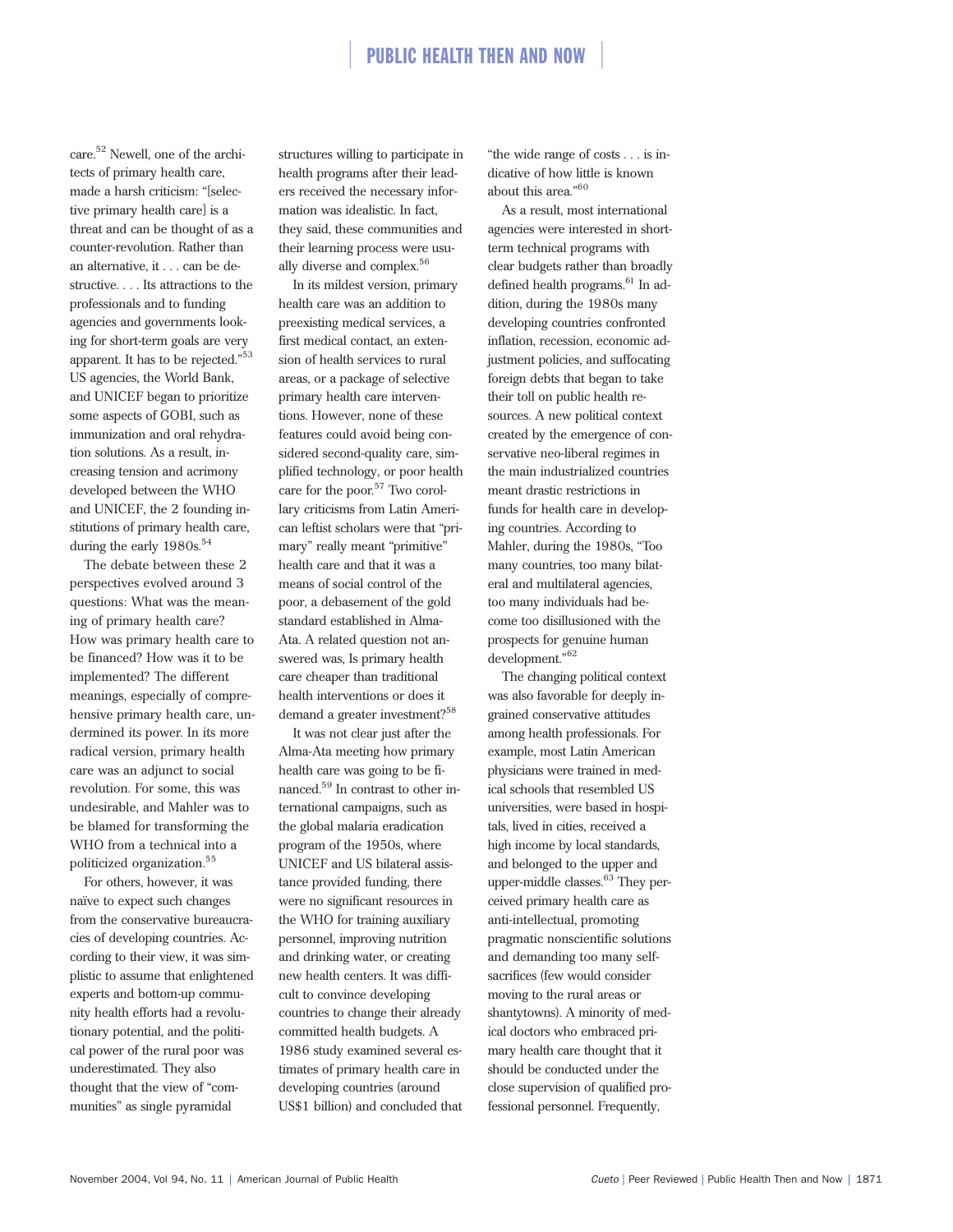they distrusted lay personnel working as medical auxiliaries.

In a 1980 speech, Mahler had already complained about the "medical emperors" and their negativism toward primary health care because of false "pompous grandeur."<sup>64</sup> The confrontation made matters worse. The resistance of medical professionals became more acute since they feared losing privileges, prestige, and power. Confrontation continued since there was no steady effort to reorganize medical education around primary health care or to enhance the prestige of lay personnel. However, for a generation of Latin American medical students, primary health care became an introduction to public health and Mahler a sort of icon.

Another problem of primary health care implementation was real political commitment. Some Latin American authoritarian regimes, such as the military regime in Argentina, formally endorsed the Alma-Ata Declaration but did not implement any tangible reform. Because most international agencies favored selective primary health care, many Latin American ministries of health created an underfunded primary health care program in their fragmented structures and concentrated on 1 or 2 of the GOBI interventions. As a result, the tension between those who advocated vertical, diseaseoriented programs and those who advocated communityoriented programs was accepted as a normal state of affairs.

During the mid-1980s, Mahler continued his crusade for a more holistic primary health care in different forums. However, he was frequently alone, since he did not have the full

support of the WHO's bureaucracy, and his allies outside WHO were not always available. For example, from 1984 to 1987, an important US scholar for primary health care, Carl Taylor, left Johns Hopkins and was a UNICEF representative in China. In 1985, Tejada-de-Rivero, one of Mahler's main assistants at Geneva, moved permanently to Peru, where he became minister of health. In 1988, Mahler ended a 3-term period as director general of the WHO. Although he never officially launched a reelection campaign, no one appeared who was second-in-command or had sufficient energy to keep promoting primary health care against all odds. In a confusing election and an unexpected turn of events, the Japanese physician Hiroshi Nakajima was elected as the new director general.

Nakajima lacked the communication skills and charismatic personality of his predecessor. His election can be considered to mark the end of the first period of primary health care. The WHO seemed to trim primary health care, and most importantly, the WHO lost its political profile. In a corollary development, a 1997 Pan American Health Organization document proposed a new target, or a new deadline, entitled "Health for All in the 21st Century."<sup>65</sup> Supporters of a holistic primary health care believed that the original proposal largely remained on the drawing board,<sup>66</sup> a claim still made today.

### **CONCLUSION**

The history of the origins of primary health care and selective primary health care analyzed in

this article illustrate 2 diverse assumptions in international health in the 20th century. First, there was a recognition that diseases in less-developed nations were socially and economically sustained and needed a political response. Second, there was an assumption that the main diseases in poor countries were a natural reality that needed adequate technological solutions. These 2 ideas were taken—even before primary health care—as representing a dilemma, and one path or the other had to be chosen.

I have illustrated the crucial interaction between the context, the actors, the targets, and the techniques in international health. Primary health care and selective primary health care represent different arrangements of these 4 factors. In the case of primary health care, the combination can be summarized as the crisis of the Cold War, the prominence of Mahler at the WHO, the utopian goal of "Health for All," and an unspecific methodology. The combination in the case of selective primary health care was neo-liberalism, the leadership of Grant as head of UNICEF, the more modest goal of a "children's revolution," and GOBI interventions.

A lesson of this story is that the divorce between goals and techniques and the lack of articulation between different aspects of health work need to be addressed. A holistic approach, idealism, technical expertise, and finance should—must—go together. There are still problems of territoriality, lack of flexibility, and fragmentation in international agencies and health programs in developing countries. Primary and vertical programs coexist. One way to enhance the integration of sound technical interventions, socioeconomic development programs, and the training of human resources for health is the study of history.  $\blacksquare$ 

#### About the Author

*The author is with the Department of Sociomedical Sciences, School of Public Health, Universidad Peruana Cayetano Heredia, Lima, Peru.* 

*Requests for reprints should be sent to Marcos Cueto, PhD, Roca Bologna 633, Lima 18, Peru (e-mail: mcueto@upch.edu.pe).* 

*This article was accepted March 13, 2004.*

#### **Acknowledgments**

Research for this article was made possible thanks to the Council for International Exchange of Scholars–Fulbright New Century Scholars Program "Challenges of Health in a Borderless World" and the Joint Learning Initiative for Human Resources for Health and Development. The article was completed during 2004 when the author was a visiting fellow at the Woodrow Wilson Center in Washington, DC.

#### **Endnotes**

1. S. Litsios, "The Long and Difficult Road to Alma-Ata: A Personal Reflection," *International Journal of Health Services* 32 (2002): 709–732; S. Lee, "WHO and the Developing World: The Context for Ideology," in *Western Medicine as Contested Knowledge*, ed. A. Cunningham and B. Andrews (Manchester: Manchester University Press, 1997), 24–45.

2. J. H. Bryant, *Health and the Developing World* (Ithaca, NY: Cornell University Press, 1969), ix–x.

3. C. E. Taylor, ed., *Doctors for the Villages: Study of Rural Internships in Seven Indian Medical Colleges* (New York: Asia Publishing House, 1976).

4. K. W. Newell, *Health by the People* (Geneva: World Health Organization [WHO], 1975), xi.

5. Canadian Department of National Health and Welfare, *A New Perspective on the Health of Canadians/Nouvelle perspective de la sante des Canadiens* (Ottawa: n. p., 1974).

6. T. McKeown, *The Modern Rise of Population* (New York: Academic Press, 1976).

7. I. Illich, *Medical Nemesis: the Expropriation of Health* (London: Calder & Boyars, 1975).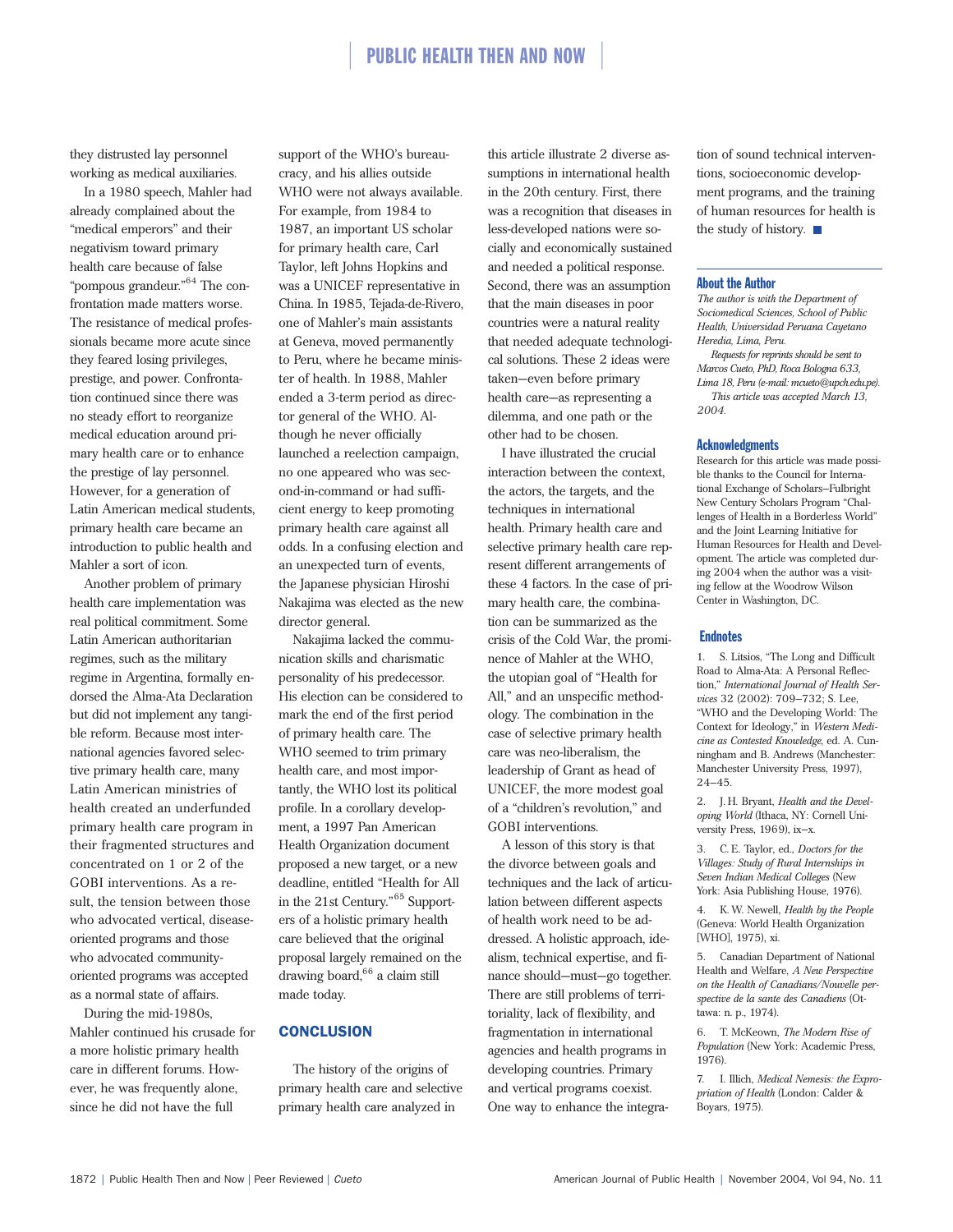8. G. Paterson, "The CMC Story, 1968–1998," *Contact* 161–162 (1998): 3–18.

9. R. Martin, "Christians Pioneer International Health Concepts," available at http://www.ccih.org/forum/0011- 03.htm, accessed March 19, 2004.

10. V. W. Sidel, "The Barefoot Doctors of the People's Republic of China," *New England Journal of Medicine* 286 (1972): 1292–1300. See also R. Sidel and V. Sidel, *Health Care and Traditional Medicine in China, 1800–1982* (London: Routledge and Kegan, 1982).

11. L. B. Pearson, *Partners in Development* (New York: Praeger, 1969); W. Brandt, *North–South, A Program for Survival* (Cambridge, Mass: MIT Press, 1980).

12. L. A. Hoskins, "The New International Economic Order: A Bibliographic Essay," *Third World Quarterly* 3 (1981): 506–527.

13. The biographical information is taken from "Dr Halfdan T. Mahler," available at http://www.who.int/ archives/wh050/en/directors.htm, accessed March 19, 2004.

14. H. T. Mahler, interview with the author, Geneva, May 2002.

15. Mac McGivray (a CMC member) after a meeting with Mahler on March 22, 1974. Cited in Paterson, "The CMC Story," 13.

16. V. Djukanovic and E. P. Mach, eds., *Alternative Approaches to Meeting Basic Health Needs of Populations in Developing Countries: A Joint UNICEF/WHO Study* (Geneva: WHO, 1975), 110.

17. "The Work of WHO in 1972: Annual Report of the Director General to the World Health Assembly," in *WHO Official Records 205, 1973*, Geneva, WHO Library.

18. Djukanovic and Mach, *Alternative Approaches*, 14.

19. H. T. Mahler, "Social Perspectives in Health: Address in Presenting His Report for 1975 to the Twenty-Ninth World Health Assembly, Geneva, 4 May 1976," 1, Mahler Speeches/Lectures, Box 1, WHO Library.

20. "Interview with David Tejada-de-Rivero," in *World Federation of Public Health Associations, Conference Bulletin 1* (1977): 1, Folder "WHO International Conference on Primary Health Care 1978, November 1977–January 1978," P/21/87/5, WHO Archive, Geneva.

21. D. D. Venediktov, "Primary Health Care: Lessons From Alma Ata," *World Health Forum* 2 (1981): 332–340, quote from p. 333.

22. "United Nations Economic and So-

cial Council, United Nations Children's Fund, Executive Board, 29 October 1976," Folder "WHO International Conference on Primary Health Care 1978, August 1975–February 1977," P/21/87/5, WHO Archive.

23. Tejada-de-Rivero had great care for the details of organizing the meeting, shown in his request for "250 desks and tables, 500 chairs, 200 typist desks, 200 typist chairs," among other items; D. Tejada-de-Rivero to D. Venediktov, September 20, 1976, Folder "WHO International Conference on Primary Health Care 1978 August 1975–February 1977," P 21/87/5. WHO Archive.

24. "Intervention of Director General of WHO, H. Mahler," in "Alma Ata 1978, International Conference on Primary Health Care, 6–12 September 1978, Statements by Participants in the Plenary Meetings," 4–6, ICPHC/ALA/ 78.1-11, WHO Library, Geneva.

25. See H. T. Mahler, "Health—A Demystification of Medical Technology," *Lancet* ii (1975): 829–833.

26. H. T. Mahler, *World Health Is Indivisible: Address to the Thirty-First World Health Assembly* (Geneva: WHO, 1978), 4.

27. H. T. Mahler, "WHO's Mission Revisited: Address in Presenting His Report for 1974 to the 28th World Health Assembly, 15 May 1975," 10, Mahler Speeches/Lectures, Box 1, WHO Library, Geneva.

28. "WHA32.30, Formulating Strategies for Health for all by the Year 2000, World Health Organization, 32nd World Health Assembly, Geneva, 7–25 May 1979," available at http:// policy.who.int/cgi-bin/ om\_isapi.dll? infobase=WHA&softpage=Browse\_Fra me\_Pg42, accessed June 25, 2004; H. T. Mahler, "Salud con Justicia," *Salud Mundial* (May 1978); "What Is Health for All?" *World Health* (November 1979): 3–5; Mahler, "The Meaning of Health for All by the Year 2000," *World Health Forum* 2 (1981): 5–22; Mahler, "The Political Struggle for Health: Address at the 29th Session of WHO Regional Committee for the Western Pacific"; Mahler, "Eighteen Years to Go to Health for All, Address to the 21st Pan American Sanitary Conference, Geneva" (all Mahler articles from Mahler Speeches/Lectures, Box 1, WHO Library, Geneva).

29. K. Kanagaratnam, "A Review of the Bellagio Population and Health Papers," May 9, 1979, Folder "Health and Population," Rockefeller Foundation Archives (hereafter RFA), Record Group (hereafter RG) A82, Series 120, Box

1776, Rockefeller Archive Center, Sleepy Hollow, NY (hereafter RAC).

30. J. H. Knowles, ed., *Doing Better and Feeling Worse* (New York: W.W. Norton and Co., 1977).

31. J. H. Knowles to C. Wahren, July 6, 1978, Folder "Health and Population," RFA, RG A82, Series 120, Box 1776, RAC; Martha Finnemore, "Redefining Development at the World Bank," in *International Development and the Social Science: Essays in the History and Politics of Knowledge*, ed. F. Cooper and R. Packard (Berkeley: University of California Press, 1997), 203–227.

32. J. A. Walsh and K. S. Warren, "Selective Primary Health Care, an Interim Strategy for Disease Control in Developing Countries," *New England Journal of Medicine* 301 (1979): 967–974; it also appeared in *Social Science and Medicine* 14C (1980): 145–163 as part of an issue devoted to the Bellagio meeting.

33. J. Ruxin, "Magical Bullet: The History of Oral Rehydration Therapy," *Medical History* 38 (1991): 363–397.

34. S. Plank and M.L. Milanesi, "Infant Feeding and Infant Mortality in Rural Chile," *Bulletin of the World Health Organization* 48 (1973): 203–210.

35. *Protecting the World's Children: Vaccines and Immunization Within Primary Health Care, Conference Report* (New York: Rockefeller Foundation, 1984).

36. J. Evans, K. Hall, and J. Warford, "Health Care in the Developing World: Problems of Scarcity and Choice," *New England Journal of Medicine* 305 (1981): 1117–1127.

37. On Grant, see C. Bellamy, P. Adamson, S. B. Tacon, et al., *Jim Grant: UNICEF Visionary* (Florence, Italy: UNICEF Innocenti Research Center, 2001), available at http://www.unicef. org/ about/who/index\_bio\_grant.html, accessed March 19, 2004.

38. UNICEF, T*he State of the World's Children: 1982/1983* (New York: Oxford University Press, 1983). See also K. S. Warren, "Introduction," in *Strategies for Primary Health Care: Technologies Appropriate for the Control of Disease in the Developing World,* ed. J. Walsh and K. S. Warren (Chicago: University of Chicago, 1986), ix–xi; K. S. Warren, "The Evolution of Selective Primary Health Care," *Social Science and Medicine* 26 (1988): 891–898.

39. Examples of the debate are the letters sent to the editor that appeared in the "Correspondence" section of the *New England Journal of Medicine* 302 (1980): 757–759. See also S. Rifkin and G. Walt, "Why Health Improves: Defining

the Issues Concerning 'Comprehensive Primary Health Care' and 'Selective Primary Health Care,' " *Social Science and Medicine* 23 (1986): 559–566; J. P. Unger and J. Killingsworth, "Selective Primary Health Care: A Critical Review of Methods and Results," Social Science and Medicine 10 (1986): 1001–1002; the special issue "Selective or Comprehensive Primary Health Care" of *Social Science and Medicine* 26(9) (1988).

40. "WHO Indicators for Monitoring Progress Towards Health for All: Discussion Paper, Geneva March 17, 1980," HPC/MPP/DPE/80.2, WHO Library, Geneva.

41. "Primary Health: A First Assessment," *People Report on Primary Health Care* (1985): 6–9, WHO Library, Geneva.

42. Venediktov, "Lessons," 336.

43. O. Gish, "Selective Primary Care: Old Wine in New Bottles," *Social Science and Medicine* 16 (1982): 1054.

44. J. E. Post [associate professor of management policy at Boston University School of Management] to R. Bartley [editor of the *Wall Street Journal*], November 13, 1979, Folder "The Protection and Promotion of Breast Feeding," CF-NYH-09 D 5-81 Heyward T011 A 138, UNICEF Archives, New York, NY.

45. H. I. Sheefild, "Boycott to Save Lives of Third World Babies," *Michigan Chronicle*, December 29, 1979 [newspaper clipping], Folder "The Protection and Promotion of Breastfeeding," CF-NYH-09 D 05-81 Heyward T011 A138, UNICEF Archives.

46. "Criticism Mounts Over Use of Baby Formulas Among World's Poor," *Washington Post*, April 21, 1981 [newspaper clipping], Folder "The Protection and Promotion of breastfeeding," CF-NYH-09 D 05-81 Heyward T011 A138, UNICEF Archives; J. E. Post and E. Baer, "The International Code of Marketing for Breast Milk Substitutes: Consensus, Compromise and Conflict in the Infant Formula Controversy," *The Review: International Commission of Jurists* 25 (December 1980): 52–61; M. B. Bader, "Breast-Feeding: The Role of the Multinational Corporations in Latin America," *International Journal of Health Services* 6 (1976):  $604 - 626$ 

47. During these years, most developing countries significantly improved the coverage figures. "Expanded Programme on Immunization, November 24, 1978," Folder "WHO-UNICEF Joint Study," CF-NYH-09 D Heyward T010 A128, UNICEF Archives.

48. T. Hill, R. Kim-Farley, and J.